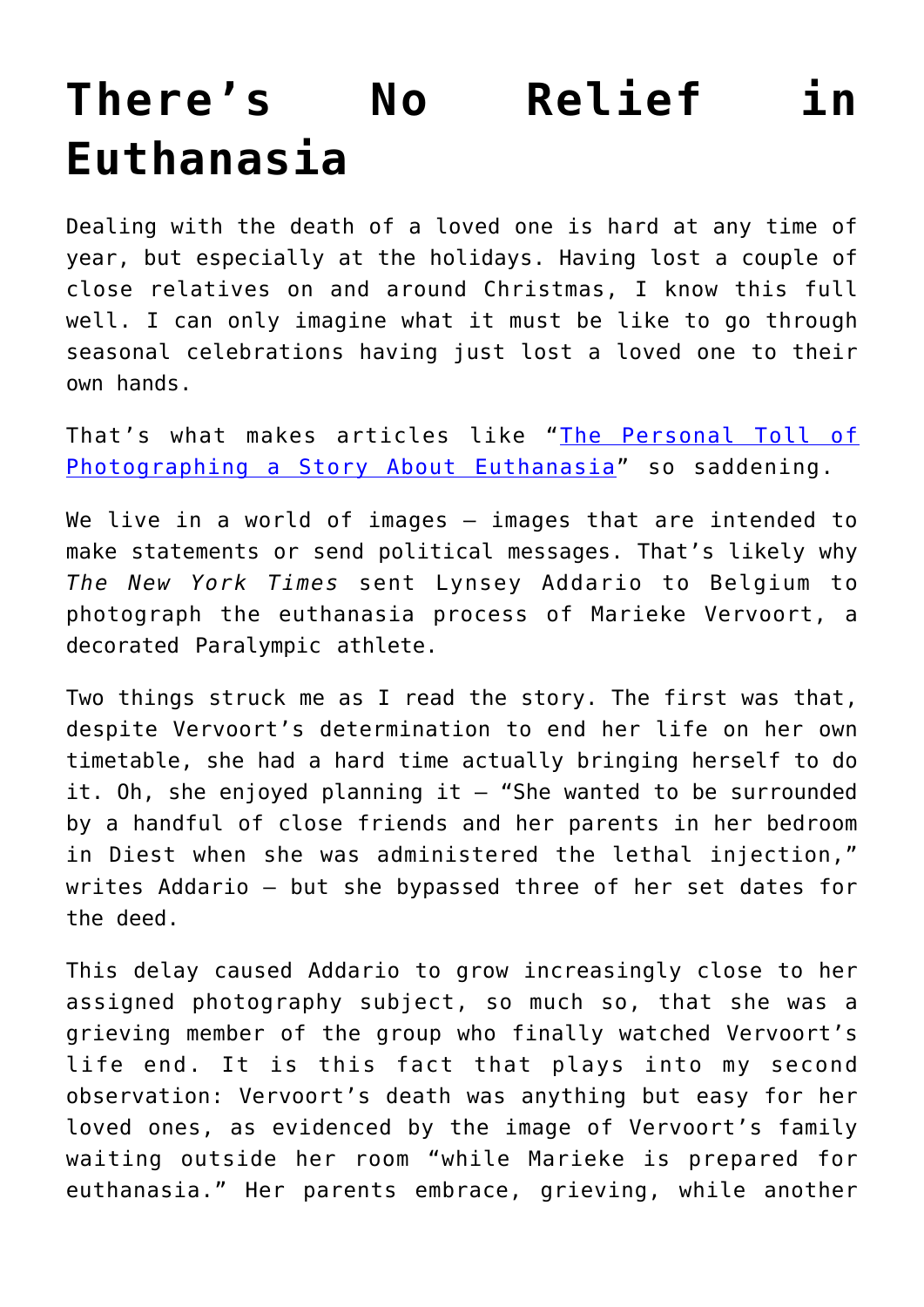## mourner stands with a pained expression on her face, anticipating what was coming:

*Marieke's parents, Jos and Odette, sat at the foot of the bed, and everyone reluctantly took their places around her, forming a human cocoon. Her doctors alternated trips to her bedside, emptying fat syringes full of the barbiturate Thiobarbital into an IV line into her neck. Her parents sat before her. Every few minutes, her father looked away. Her longtime psychologist held her wrist.*

*The people in her bedroom that evening began to whimper and eventually sob, as the color drained from Marieke's face and her lips turned blue.* 

*The New York Times* article attempts to portray Vervoort's assisted suicide as a difficult, but brave, decision. That it was difficult comes through loud and clear, perhaps more so than intended. But brave? That's hard to believe. Judging from the pictures, it almost seems as though Vervoort put her family  $-$  and herself  $-$  through more agony than they would have experienced through her natural death.

C.S. Lewis offers an explanation of why this is so in his book, *[The Problem of Pain](https://www.amazon.com/gp/product/0060652969/ref=as_li_qf_asin_il_tl?ie=UTF8&tag=intelltakeo0d-20&creative=9325&linkCode=as2&creativeASIN=0060652969&linkId=cc2434297eacbaecbeee3ac7f074e6f4).* In essence, the one choosing to die fails to take the needs of those left behind into consideration:

*We call human love selfish when it satisfies its own needs at the expense of the object's needs — as when a father keeps at home, because he cannot bear to relinquish their society, children who ought, in their own interests, to be put out into the world. The situation implies a need or passion on the part of the lover, an incompatible need on the part of the beloved, and the lover's disregard or culpable ignorance of the beloved's need.*